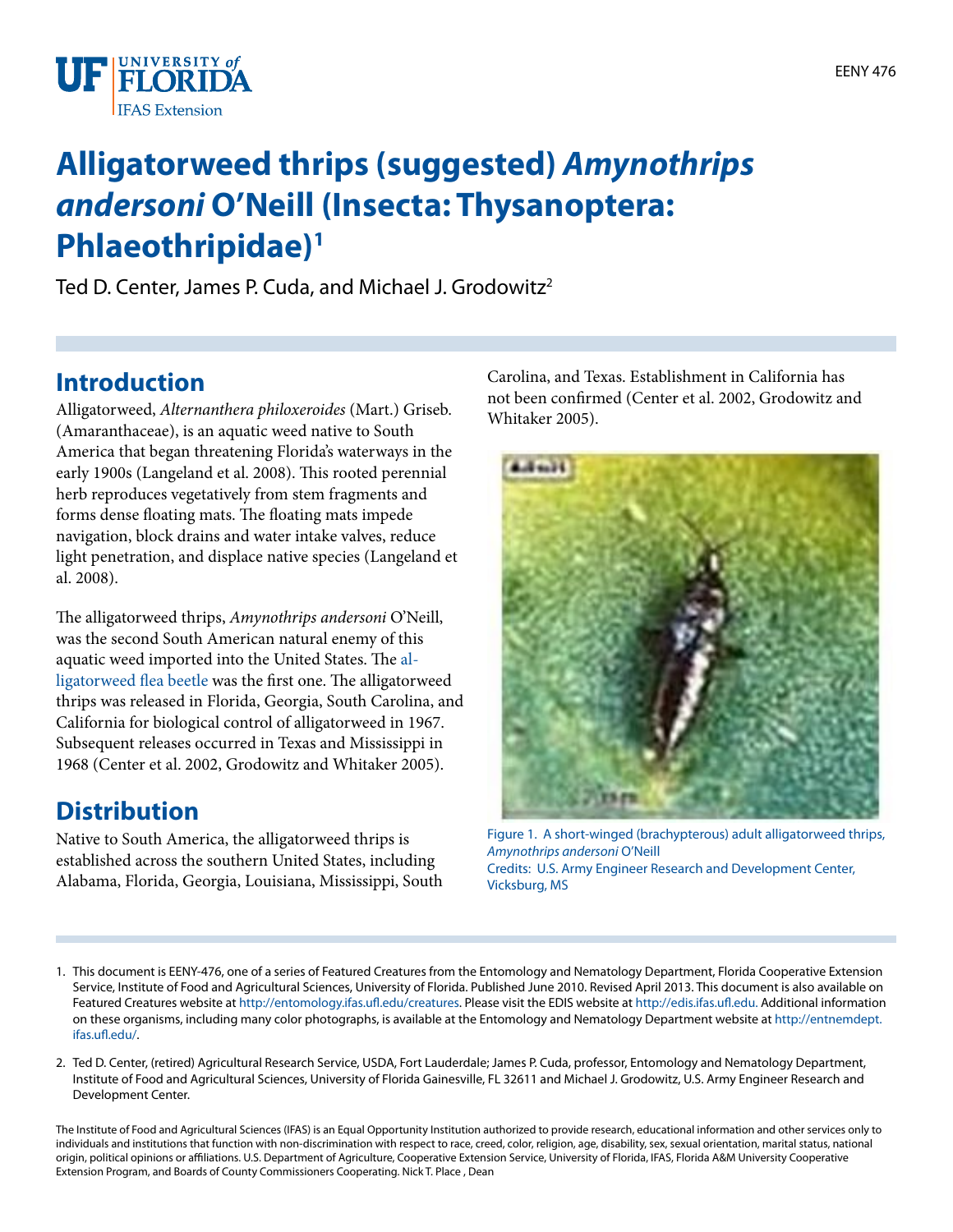# **Description**

#### **Adults:**

Alligatorweed thrips adults are shiny and black in color. Females are about 2.1 mm long, whereas males are about 1.7 mm long. Two forms exist, a brachypterous (shortwinged) form and a macropterous (long-winged) form. Only the macropterous form is capable of flight (Center et al. 2002, Grodowitz and Whitaker 2005).

#### **Eggs:**

The eggs are laid singly and are yellowish or amber in color when deposited, but turn red as the embryos mature. Egg development is completed in about seven days (Center et al. 2002).



Figure 2. Second instar (deep red in color with black legs) and yellowish eggs (foreground) of the alligatorweed thrips, *Amynothrips andersoni* O'Neill.

Credits: U.S. Army Engineer Research and Development Center, Vicksburg, MS

#### **Larvae:**

There are two distinct larval instars. The first instar (length 0.6 to 0.7 mm) is light gray at first, becoming amber as it matures. The second instar (length 1.3 to 1.9 mm) is deep red with black legs (Center et al. 2002).



Figure 3. Second instar (deep red in color with black legs) of the alligatorweed thrips, *Amynothrips andersoni* O'Neill. Credits: USDA ARS, Bugwood.org

#### **Pupae:**

As with other species of thrips in the family Phlaeothripidae, development of the alligatorweed thrips progresses through three pupal instars: a propupa, followed by pupal instars 1 and 2 (Center et al. 2002).

# **Life Cycle**

Females undergo a 4-day preovipositional period after which they deposit their eggs on or behind hairs present in leaf axils on stem nodes of alligatorweed. Each female lays an average of 200 eggs (Center et al. 2002, Grodowitz and Whitaker 2005).

Larvae are active feeders, piercing the meristematic tissues (new growth) of the alligatorweed plant with stylets (rodlike structures) formed from the mandibles and maxillae (mouthparts). The total generation time is about 28 days, and the adults live up to four months. Females probably are facultatively parthenogenetic, i.e., unmated females will produce haploid males (Center et al. 2002, Grodowitz and Whitaker 2005).



Figure 4. Dense stand of alligatorweed, *Alternanthera philoxeroides* (Mart.) Griseb. Credits: Kerry Dressler, Center for Aquatic and Invasive Plants, University of Florida